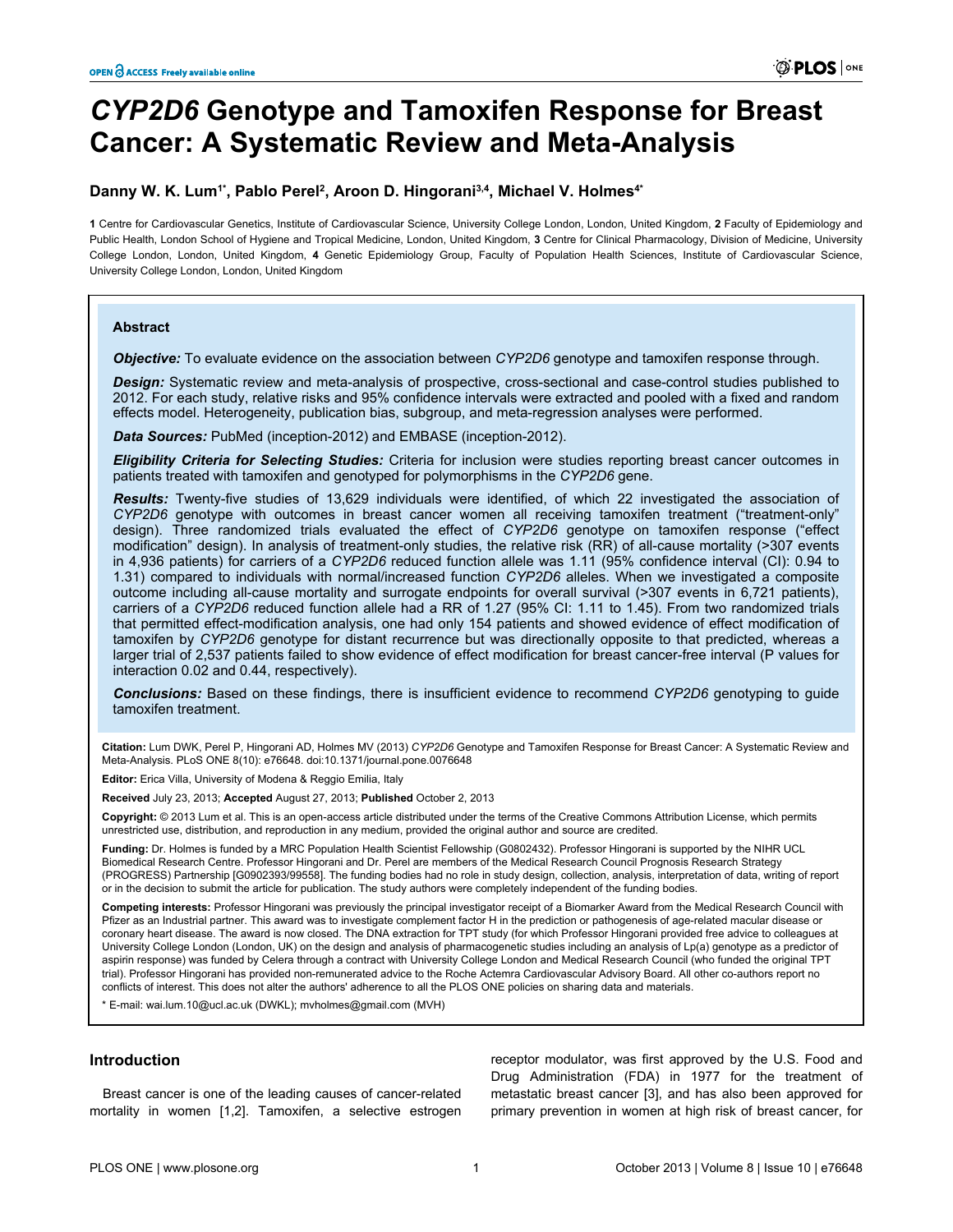adjuvant treatment (given after primary treatment), and for ductal carcinoma *in situ* [\[4\]](#page-9-0).

A meta-analysis of 20 randomized clinical trials (RCTs) including 10,645 women with estrogen receptor positive breast cancer demonstrated that, compared to no tamoxifen, adjuvant tamoxifen reduced breast cancer recurrence (relative risk (RR) 0.53, 95% CI: 0.47 to 0.59) and breast cancer mortality (RR 0.71, 95% CI: 0.61 to 0.81) at 5 years [\[5\]](#page-9-0). Furthermore, the benefit of tamoxifen persisted if treatment was continued for 10 years after its initiation [[6\]](#page-9-0).

Tamoxifen itself is only a weak modulator of the estrogen receptor while its metabolites (including endoxifen) are thought to be many times more potent [[7\]](#page-9-0). Several enzymes are involved in tamoxifen metabolism [\(Figure](#page-8-0) **S1**) [\[8](#page-9-0)], and recent attention has focused on the hepatic cytochrome P450 2D6 (CYP2D6), with interest that genetic variants in *CYP2D6* that alter the level or activity of the encoded enzyme might alter the response to tamoxifen [[9](#page-9-0)]. A U.S. Food and Drug Administration (FDA) Clinical Pharmacology Subcommittee convened in 2006 and agreed that "the scientific evidence on the metabolism of tamoxifen demonstrates CYP2D6 is an important pathway in the formation of endoxifen" and recommended the drug label be updated to reflect this [[10](#page-9-0)].

We investigated the evidence of the association between *CYP2D6* genotype and response to tamoxifen treatment in individuals with breast cancer by conducting a systematic review and meta-analysis.

## **Methods**

To be eligible for inclusion, studies reported breast cancer outcomes in relation to *CYP2D6* genotype in humans of any ethnic group.

#### **Search strategy**

Following PRISMA guidance [[11](#page-9-0)], we searched PubMed and EMBASE from inception to 29<sup>th</sup> January 2012. The search terms included the generic and proprietary drug names (including Novaldex, Zitazonium, Soltamox and Tomaxithen) and the gene name (*CYP2D6*, NCBI Entrez Gene 1565, and less specific search terms such as Cytochrome P450). Full details of the search string are provided in the Supplementary Methods reported in [Text](#page-8-0) **S1**. We limited the search to studies that reported the association between *CYP2D6* genotype and tamoxifen response in humans. Eligible studies had an abstract containing the keywords "tamoxifen" and "*CYP2D6*" and reported original data. Editorials and reviews were omitted. The search was complemented by hand-searches of the bibliographies of included articles and of narrative reviews.

The search was conducted by DWKL and a random subset of studies was double-checked by MVH and ADH. Uncertainties were resolved by consensus. When questions remained, corresponding authors were contacted. The literature search was not restricted by ethnicity or language.

#### **Grouping of** *CYP2D6* **alleles**

We used information from The Human Cytochrome P450 (CYP450) Allele Nomenclature Database (http:// www.cypalleles.ki.se, Accessed 2013 Sep 4) and the Pharmacogenetics Knowledgebase (http://www.pharmgkb.org, Accessed 2013 Sep 4) to classify *CYP2D6* genotypes. For the main analysis, we compared individuals with any reduced/nonfunctional *CYP2D6* allele to individuals with normal/increased function alleles. In studies that reported individual *CYP2D6* genotype comparisons (e.g. *\*4* vs. *\*1*), individuals carrying one or more reduced functional alleles (i.e. *\*9*, *\*10*, *\*17*, *\*29*, *\*36* and *\*41* alleles) and/or non-functional alleles (i.e. *\*3*, *\*4*, *\*5*, *\*6*, *\*7*, *\*8*, *\*11*, *\*12*, *\*13*, *\*14*, *\*15*, *\*16*, *\*19*, *\*20*, *\*21*, *\*38*, *\*40* and *\*42* alleles) were grouped together and compared with individuals carrying normal/increased function *CYP2D6* alleles (i.e. *\*1*, *\*2*, *\*33* and *\*35* alleles). For studies that grouped *CYP2D6* alleles into so-called "predicted phenotypes", the poor metabolizers and intermediate metabolizers were grouped (as these approximate to carriage of one or more reduced functional alleles) and were compared with extensive metabolizers and ultra metabolizers (please see [Table](#page-8-0) **S1** for further details). We expected individuals carrying the reduced function *CYP2D6* alleles to have higher risk of breast cancer outcomes (on the basis that less tamoxifen would be metabolized to the active metabolites in these individuals) compared to individuals that did not harbour these alleles.

In addition to the main genetic classification, we investigated a dose-response relationship by studying individuals with one copy vs. two copies of any reduced/non-functional *CYP2D6* allele compared to the normal/increased function alleles (please see [Text](#page-8-0) **S1** for full details).

#### **Outcomes analysed in the meta-analysis**

For the treatment-only studies (in which all individuals were exposed to tamoxifen), we synthesized a hierarchy to reflect clinical importance of the reported study outcomes based on recent narrative reviews of clinical trials in cancer [\[12](#page-9-0)[–15\]](#page-10-0). We had three main outcomes of interest. First, our primary outcome was specific to mortality and termed "all-cause mortality", which included breast cancer specific mortality, overall survival and all-cause mortality. Second, we included surrogate endpoints for overall survival such as progression free survival (PFS), which included non-fatal events. Thus, this secondary outcome was a composite of all-cause mortality and surrogate endpoints for overall survival. Third, to maximise the number of studies that could be incorporated into the analysis, we added outcomes that consisted of non-fatal events (such as any recurrence, metastases, breast cancer free interval) to the composite. This third outcome therefore consisted of a composite of all-cause mortality, surrogate endpoints for overall survival (including non-fatal events), and non-fatal events. For each of these three main outcomes, we used a hierarchy such that if a study reported fatal and non-fatal events separately, only the fatal events from this study would contribute towards each of the three composites. Further details of the three composite outcomes and the contribution of individual studies to each outcome are provided in [Figure](#page-9-0) **S2** and [Table](#page-8-0) **S2**.

In addition to the main outcomes, we conducted separate meta-analyses for the following individual outcomes for the treatment-only analysis: (i) breast cancer-specific mortality; (ii) overall survival/all-cause mortality; (iii) surrogate endpoints for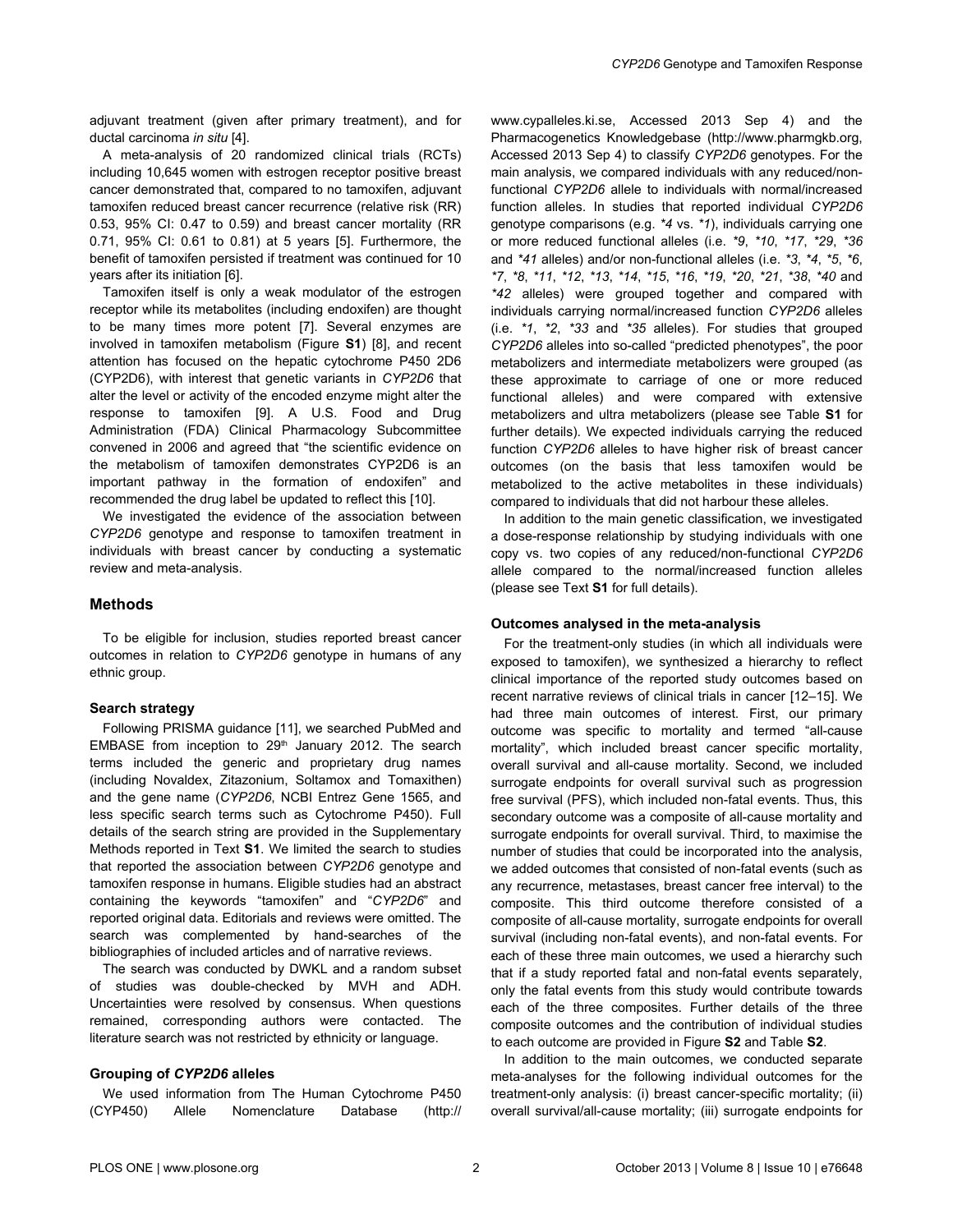overall survival (including non-fatal events); (iv) non-fatal events (breast cancer recurrence), and; (v) the adverse drug reaction, hot flushes.

For the effect modification studies, we used outcomes reported in the clinical trials.

We extracted counts of events by genotype and used these to generate odds ratios for each study. When event counts were not available, we used the reported univariate effect estimates. When neither event counts nor univariate estimates were reported, we used the reported multivariate effect estimates. When a study reported both single *CYP2D6* genotype (e.g. *\*4* vs. *\*1*) and grouped *CYP2D6* genotypes comparisons (e.g. poor metabolizers vs. extensive metabolizers), the latter was used as it incorporated more genetic variation in *CYP2D6*.

#### **Statistical analysis**

The analysis was split into two main types depending on the design [[16](#page-10-0)]: the treatment-only meta-analysis was limited to studies of individuals all receiving tamoxifen, and the effectmodification analysis was based on an evaluation of heterogeneity in the tamoxifen treatment effect size in groups of differing genotypes studied within randomised controlled trials.

For the treatment-only analysis, we used fixed and random effects meta-analysis models to pool estimates from individual studies. Unless otherwise stated, meta-analyses used the fixed effects model [\[17\]](#page-10-0). The summary relative risk (RR, incorporating odds ratio, hazards ratio and rate ratio) was used to describe the pooled summary estimates derived from metaanalyses. Heterogeneity between studies was quantified using the  $\beta$  statistic and tested using Cochrane's Q test [[17\]](#page-10-0).

For the effect-modification analysis, we used the Bland and Altman method [\[18\]](#page-10-0) to test for evidence of heterogeneity between subgroups of the clinical trials, grouped according to *CYP2D6* genotype.

We used several techniques to investigate potential sources of bias. Publication bias was investigated by visual inspection of the funnel plot and quantified by the intercept from linear regression [[19](#page-10-0)]. The stability of each summary effect estimate was evaluated using an influence analysis that investigated the effects of removing each individual study from the metaanalysis on the overall meta-analysis summary. We conducted subgroup analyses of the composite all-cause mortality and surrogate endpoints for overall survival outcome to investigate if the association differed by study design, patient characteristics, treatment and genotyping method (see [Text](#page-8-0) **S1** for full details). We used this outcome for subgroup analyses as the sample size was larger. Finally, we investigated risk of bias in the randomized trials used for effect modification analysis using criteria from the Cochrane Handbook for clinical trials [\[17\]](#page-10-0).

We investigated the potential for a dose-response relationship on the treatment-only analysis by conducting metaregression analyses, testing a linear relationship between the number of *CYP2D6* reduced function alleles and the risk of each composite outcome.

All statistical analyses were performed using Stata v11.2 (StataCorp, College Station, Texas, USA) and reported Pvalues are two-sided. For the treatment-only analysis, a Pvalue <0.05 was used to indicate evidence against the null hypothesis of no association. In the subgroup analysis of treatment-only studies (see [Text](#page-8-0) **S1**), we adjusted the P-value (using the Bonferroni method) to take into account multiple testing, thus our threshold for nominal significance on subgroup analysis was P<0.002 (calculated from 0.05/23).

#### **Results**

#### **Study inclusion**

We identified 25 studies including 13,629 participants that fulfilled our selection criteria [\(Figure](#page-9-0) **S3**). The characteristics of the 25 studies are presented in [Table](#page-3-0) **1** and [Tables](#page-8-0) **S3**-**S5**.

All identified studies were conducted in women. The median age was 58 years (range 41 to 76) and median sample size per study was 462 participants (range 84 to 3155). In the 17 of 25 (68%) studies that reported duration of follow-up, the median duration was 6.3 years (range 4.5 to 11.4). Most studies (16 of 22 that reported ethnicity) reported data principally on Caucasian individuals. The breast cancer stage of study participants ranged from 0 to IV (details reported in [Table](#page-3-0) **1**). Twenty-four of 25 (96%) studies reported information on hormone receptor status, with the majority of studies (17 of 24, 71%) evaluating a mixture of ER+ and ER- breast cancers. Only six of 25 (24%) studies reported that genotype ascertainment was conducted with blinding to clinical outcomes, and only three studies (12%) reported that clinical outcomes were ascertained with blinding to *CYP2D6* genotype [\(Table](#page-8-0) **S3**).

There were 21 unique outcomes reported across the 25 studies [\(Figure S4](#page-9-0)), which we grouped into three composite outcomes ([Figure S2](#page-9-0)).

Thirty-six *CYP2D6* star (\*) alleles were genotyped across the studies, with only four alleles (*\*4*, *\*5*, *\*6*, *\*41*) genotyped in half or more of the 13,629 individuals across the 25 studies. The most commonly genotyped *CYP2D6* alleles were \*4 in 23 studies (genotyped in 96% of participants), followed by *\**41 in 13 studies (genotyped in 77% of participants). There were several \* alleles that were genotyped but not reported [\(Figure](#page-9-0) [S5\)](#page-9-0).

#### **Treatment-only meta-analysis of composite outcomes**

**All-cause mortality.** Six studies (>307 events in 4,936 participants) reported data that could be incorporated into the all-cause mortality analysis. Compared to those with normal or increased function alleles, individuals with any copy of a reduced function *CYP2D6* allele had a RR of death of 1.11 (95% CI: 0.94 to 1.31; *I* <sup>2</sup>=20%) in the fixed effects analysis and 1.12 (95% CI: 0.90 to 1.41) in random effects meta-analysis [\(Figure](#page-5-0) **1**, [Table](#page-8-0) **S6** and [Figure](#page-9-0) **S6**).

**All-cause mortality and surrogate endpoints for overall survival.** When we studied a composite encompassing allcause mortality as well as surrogate endpoints for overall survival, a total of 10 studies (>307 events in 6,721 participants) could be incorporated into the analysis. Individuals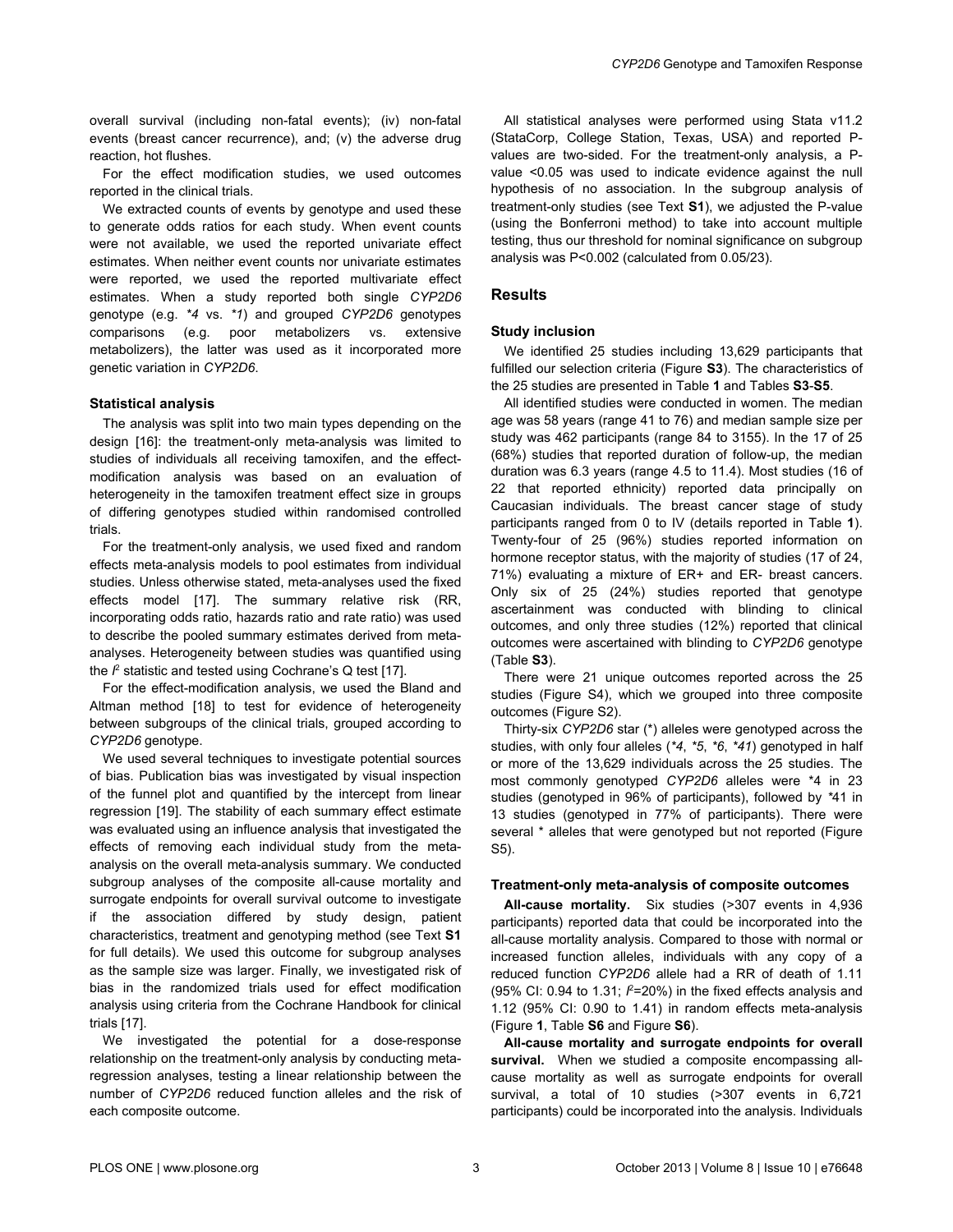<span id="page-3-0"></span>**Table 1.** Characteristics of the 25 studies identified by the systematic review.

| First author, reference,<br>year | Study<br>design  | <b>Total</b><br>partici-<br>pants | <b>Duration of</b><br>follow-up<br>(years) | <b>Ethnicity</b>                                        | Age (years) stage | <b>Breast cancer</b>         | Estrogen receptor receptor (PR)<br>(ER) status | Progest-erone<br>status | Outcomes<br>reported                                                           |
|----------------------------------|------------------|-----------------------------------|--------------------------------------------|---------------------------------------------------------|-------------------|------------------------------|------------------------------------------------|-------------------------|--------------------------------------------------------------------------------|
| Abraham et al. [37],<br>2010     | Cohort           | 3155                              | <b>NR</b>                                  | Caucasian<br>$(98.8\%)$                                 | 53                | I, II, III, IV or<br>unknown | $ER+$ , $ER-$ or<br>unknown                    | <b>NR</b>               | BCSS, OS/all-<br>cause mortality                                               |
| Bijl et al. [38], 2009           | Cohort           | 85                                | <b>NR</b>                                  | Caucasian                                               | 75.5              | <b>NR</b>                    | <b>NR</b>                                      | <b>NR</b>               | <b>Breast cancer</b><br>mortality, Cancer<br>mortality, All-cause<br>mortality |
| Goetz et al. [39], 2005          | Cohort           | 223                               | 11.4                                       | Caucasian<br>(92%)                                      | 68                | <b>NR</b>                    | ER+                                            | <b>NR</b>               | OS, DFS, RFT, Hot<br>flush                                                     |
| Gonzalez et al. [40],<br>2007    | Cohort           | 84                                | 5.5                                        | <b>NR</b>                                               | 51.5              | I, II or III                 | ER+ or ER-                                     | PR+ or PR-              | <b>Disease</b><br>recurrence/ relapse                                          |
| Kiyotani et al. [41], 2011       | Cohort           | 462                               | 6.8                                        | Asian                                                   | 51                | <b>NR</b>                    | $ER+$ , $ER-$ or<br>unknown                    | PR+, PR- or<br>unknown  | <b>RecFS</b>                                                                   |
| Lammers et al. [42],<br>2010     | Cohort           | 99                                | <b>NR</b>                                  | Caucasian<br>(95.1%), Asian<br>(3.9%), African<br>(1%)  | 51.8              | <b>NR</b>                    | ER+                                            | PR+                     | OS, TTP                                                                        |
| Lash et al. [43], 2011           | Case-<br>Control | 1682                              | <b>NR</b>                                  | Caucasian                                               | <b>NR</b>         | I, II or III                 | $ER+$ , $ER-$ or<br>unknown                    | <b>NR</b>               | <b>Breast cancer</b><br>recurrence                                             |
| Madlensky et al. [44],<br>2009   | Cohort           | 1411                              | <b>NR</b>                                  | <b>NR</b>                                               | <b>NR</b>         | I or II                      | ER+                                            | <b>NR</b>               | Hot flush                                                                      |
| Morrow et al. [45], 2011         | Case-<br>Control | 106                               | 9                                          | <b>NR</b>                                               | 58                | 0/I, II or III               | ER+ or ER-                                     | PR+ or PR-              | Disease recurrence                                                             |
| Newman et al. [46],<br>2008      | Cohort           | 205                               | <b>NR</b>                                  | Caucasian<br>(7.8%<br>Ashkenazi<br>Jewish)              | 43                | <b>NR</b>                    | ER+ or ER-                                     | <b>NR</b>               | OS, RecFS, TTRec                                                               |
| Nowell et al. [47], 2005         | Cohort           | 337                               | 5.4                                        | Caucasian<br>$(81\%)$<br>African-<br>American<br>(19%). | <b>NR</b>         | $I, II, III$ or IV           | ER+ or ER-                                     | PR+ or PR-              | OS, PFS                                                                        |
| Okishiro et al. [48], 2009       | Cohort           | 173                               | 4.9                                        | Asian                                                   | 47                | <b>NR</b>                    | ER+ or ER-                                     | PR+ or PR-              | <b>RecFS</b>                                                                   |
| Park et al. [49], 2011           | Cohort           | 110                               | 6.2                                        | Asian                                                   | 43.6              | <b>NR</b>                    | $ER+$ , $ER-$ or<br>unknown                    | PR+, PR- or<br>unknown  | RecFS, OS                                                                      |
| Park et al. [50], 2011           | Cohort           | 716                               | 5.6                                        | Asian                                                   | 45                | I, II, or III                | ER+, ER- or<br>unknown                         | PR+, PR- or<br>unknown  | <b>RecFS</b>                                                                   |
| Rae et al. [20], 2012            | <b>RCT</b>       | 1203                              | 10                                         | Caucasian                                               | <b>NR</b>         | I, II, or IIIA               | ER+, ER- or<br>unknown                         | PR+, PR- or<br>unknown  | Distant recurrence<br>rate, Any<br>recurrence rate                             |
| Regan et al. [22], 2012          | <b>RCT</b>       | 2193                              | $\,6\,$                                    | Caucasian<br>(98%)                                      | 61                | <b>NR</b>                    | ER+ or ER-                                     | PR+                     | BCFI, Hot flush                                                                |
| Schroth et al. [51], 2007        | Cohort           | 486                               | 5.9                                        | Caucasian                                               | 60                | <b>NR</b>                    | ER+ or ER-                                     | <b>NR</b>               | OS, EFS, RFT,<br>Relapse risk                                                  |
| Schroth et al. [52], 2009        | Cohort           | 1325                              | 6.3                                        | Caucasian                                               | 66                | I, II or III                 | ER+, ER- or<br>unknown                         | PR+, PR- or<br>unknown  | OS, DFS, EFS,<br><b>TTRec</b>                                                  |
| Stingl et al. [53], 2010         | Cohort           | 493                               | $\overline{7}$                             | Caucasian                                               | 59                | <b>NR</b>                    | ER+                                            | <b>NR</b>               | Disease related<br>event recurrence,<br>TTP, PFS                               |
| Teh et al. [54], 2011            | Cohort           | 95                                | <b>NR</b>                                  | Asian                                                   | 51                | 0-II or III&IV               | ER+ or ER-                                     | PR+ or PR-              | Recurrence &<br>metastasis risk                                                |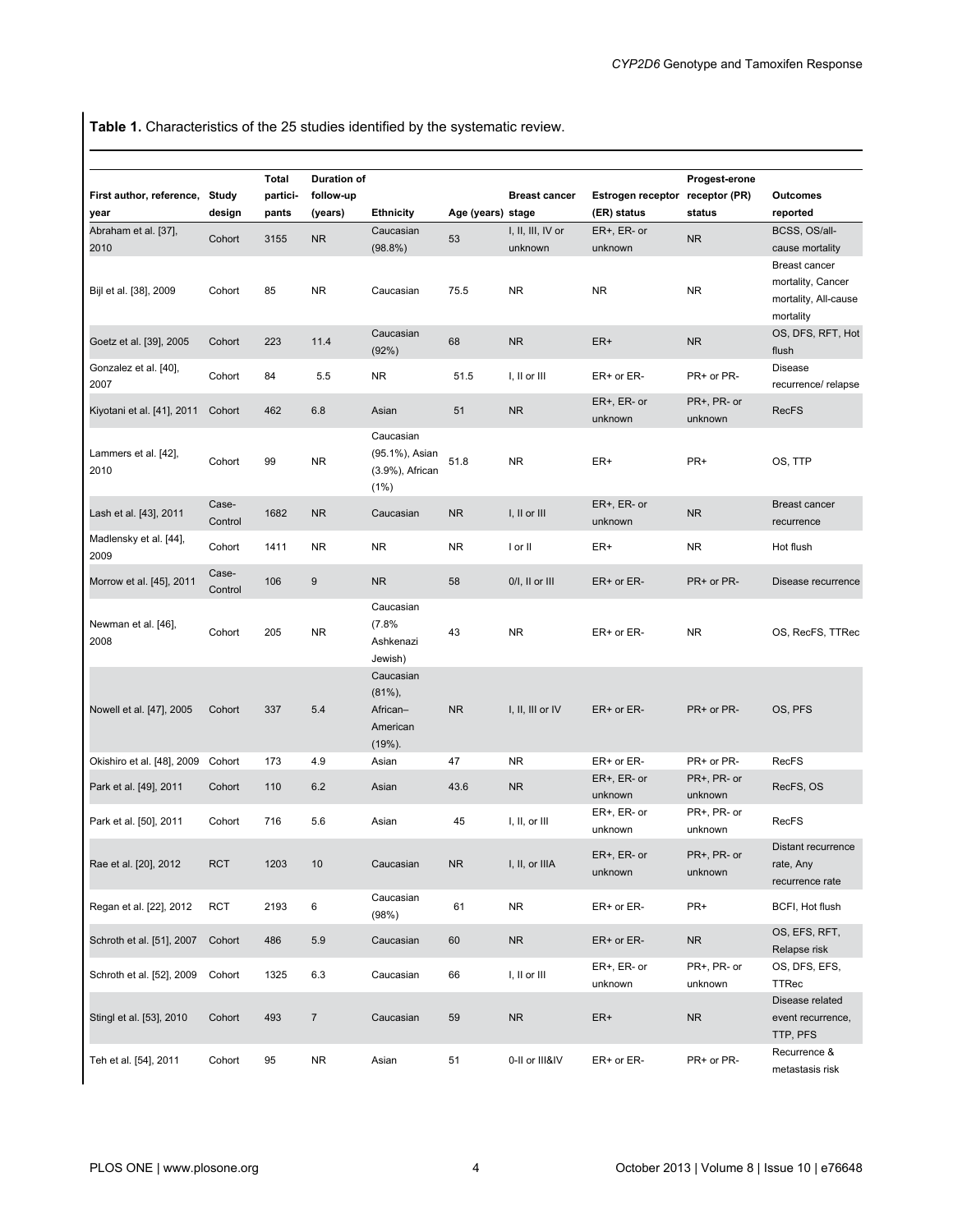# **Table 1 (continued).**

|                          |            | Total    | <b>Duration of</b>    |                  |                   |                      |                          | Progest-erone |                    |
|--------------------------|------------|----------|-----------------------|------------------|-------------------|----------------------|--------------------------|---------------|--------------------|
| First author, reference, | Study      | partici- | follow-up             |                  |                   | <b>Breast cancer</b> | <b>Estrogen receptor</b> | receptor (PR) | Outcomes           |
| year                     | design     | pants    | (years)               | <b>Ethnicity</b> | Age (years) stage |                      | (ER) status              | status        | reported           |
|                          |            |          | 4.9 (Cohort           |                  | 60.5              |                      |                          |               |                    |
| Thompson et al. [55],    | Cohort     | 618      |                       | Caucasian        | (Cohort 1),       | I. II or III         | ER+                      | <b>NR</b>     | <b>RFS</b>         |
| 2010                     |            |          | 1), 9.4<br>(Cohort 2) |                  | 63.1              |                      |                          |               |                    |
|                          |            |          |                       |                  | (Cohort 2)        |                      |                          |               |                    |
| van Schaik et al. [56],  | Cohort     | 742      | <b>NR</b>             | Caucasian        | 59                | <b>NR</b>            | ER+                      | PR+, PR- or   | <b>TTF</b>         |
| 2011                     |            |          |                       | $( > 95\%)$      |                   |                      |                          | unknown       |                    |
| Wegman et al. [21],      | <b>RCT</b> | 226      |                       |                  | <b>NR</b>         |                      |                          |               | Distant recurrence |
| 2005                     |            |          | 10.7                  | Caucasian        |                   | <b>NR</b>            | $ER+$ or $ER-$           | <b>NR</b>     | rate, Distant RFS  |
| Wegman et al. [57],      | Cohort     | 677      | 7.1                   |                  | 69                | II or III            | ER+                      | <b>NR</b>     | <b>RecFS</b>       |
| 2007                     |            |          |                       | Caucasian        |                   |                      |                          |               |                    |
| Xu et al. [58], 2008     | Cohort     | 293      | 5.3                   | Asian            | <b>NR</b>         | $0, I, II, III$ or   | ER+, ER- or              | PR+, PR- or   |                    |
|                          |            |          |                       |                  |                   | unknown              | unknown                  | unknown       | DSS, DFS           |

**Footnotes**: BCFI: breast cancer-free interval, BCSS: breast cancer-specific survival, Cohort 1: Dundee, UK, Cohort 2: Manchester, UK, DFS: disease-free survival, DSS: disease-specific survival, EFS: event-free survival, ER- estrogen receptor negative, ER+: estrogen receptor positive, HR: hazard ratio, NA: not applicable, NR: not recorded, OR: odds ratio, OS: overall survival, PFS: progression-free survival, PR- progesterone receptor negative, PR+: progesterone receptor positive, RCT: randomized-controlled trial, RFS: relapse-free survival, RFT: relapse-free time, RecFS: recurrence-free survival, TAM- tamoxifen non-treated group, TAM+: tamoxifen-treated group, TTF: time totreatment failure, TTP: time to progression, TTRec: Time to recurrence. Age represents mean age at diagnosis, first tamoxifen use or surgery.

doi: 10.1371/journal.pone.0076648.t001

with any copy of a reduced function *CYP2D6* allele had a RR of achieving the composite of 1.27 (95% CI: 1.11 to 1.45; *I* <sup>2</sup>=56%) for fixed effects and 1.34 (95% CI: 1.06 to 1.69) for random effects meta-analysis compared to individuals with normal/ increased function *CYP2D6* alleles ([Figure](#page-5-0) **1**, [Table](#page-8-0) **S6** and [Figure](#page-9-0) **S7**).

**All-cause mortality, surrogate endpoints for overall survival and non-fatal outcomes.** When our composite included all-cause mortality, surrogate endpoints for overall survival as well as non-fatal breast cancer events (17 studies, >1,088 events in 9,555 participants), individuals with any copy of a reduced function *CYP2D6* allele had a RR of achieving this end point of 1.19 (95% CI: 1.07 to 1.33; *I* <sup>2</sup>=53%) for fixed effects and 1.22 (95% CI: 1.01 to 1.46) for random effects meta-analysis compared to those with normal or increased function *CYP2D6* alleles [\(Figure](#page-5-0) **1**, [Table](#page-8-0) **S6** and [Figure](#page-9-0) **S8**).

#### **Treatment-only meta-analysis of individual outcomes**

In the treatment only analysis of individual outcomes, the risk for breast cancer-specific mortality (>35 events in 2 studies with 3,240 individuals) was RR 1.12; 95% CI: 0.89 to 1.40 and for overall survival/all-cause mortality (>272 events in 6 studies with 5,057 individuals) it was RR 1.11; 95% CI: 0.95 to 1.29) [\(Figure](#page-6-0) **2** and [Table](#page-8-0) **S6**). Carriage of any copy of a reduced function *CYP2D6* allele was associated with meeting a surrogate endpoint for overall survival (>385 events in 6 studies with 3,270 individuals; RR 1.43; 95% CI: 1.22 to 1.68) as well as non-fatal recurrence (>989 events in 11 studies with 5,445 individuals; RR 1.34; 95% CI: 1.17 to 1.54) ([Figure](#page-6-0) **2** and [Table](#page-8-0) **[S6](#page-8-0)**).

#### **Subgroup analyses**

We conducted subgroup analysis for the composite that included all-cause mortality together with surrogate endpoints for overall survival (including non-fatal events). Although there was a suggestion of a differential association of *CYP2D6* genotype according to patient ethnicity, concomitant therapy, breast cancer stage/grade and menopause status, none of the subgroup analyses surpassed our *a priori* Bonferroni-adjusted P-value threshold of <0.002 ([Figure 3](#page-7-0) and [Figure S9\)](#page-9-0).

#### **Publication bias and stability of effect estimate**

The funnel plots for the three composite outcomes appeared symmetrical [\(Figure](#page-9-0) **S10**), supported by the lack of evidence on formal statistical testing (Harbord test P-values all >0.05). We did not identify evidence of excessive influence by any individual study for each of the three composite outcomes [\(Figure](#page-9-0) **S11**).

#### **Gene dose-response relationship**

When we investigated the potential for a gene doseresponse relationship between the number of reduced function *CYP2D6* alleles and composites outcomes in patients treated with tamoxifen, the point estimate for two reduced function *CYP2D6* alleles was consistently of greater magnitude than for one copy in each of the three composite outcomes, however the 95% CI were wide and there was no evidence for a trend on formal statistical testing (all P values >0.05) [\(Figure](#page-5-0) **1**).

#### **Effect-modification analysis**

Of 25 potentially eligible studies, three were trials with participants randomized to tamoxifen or a comparator group [\(Table](#page-3-0) **1**). One of the trials [\[20\]](#page-10-0) did not report information in a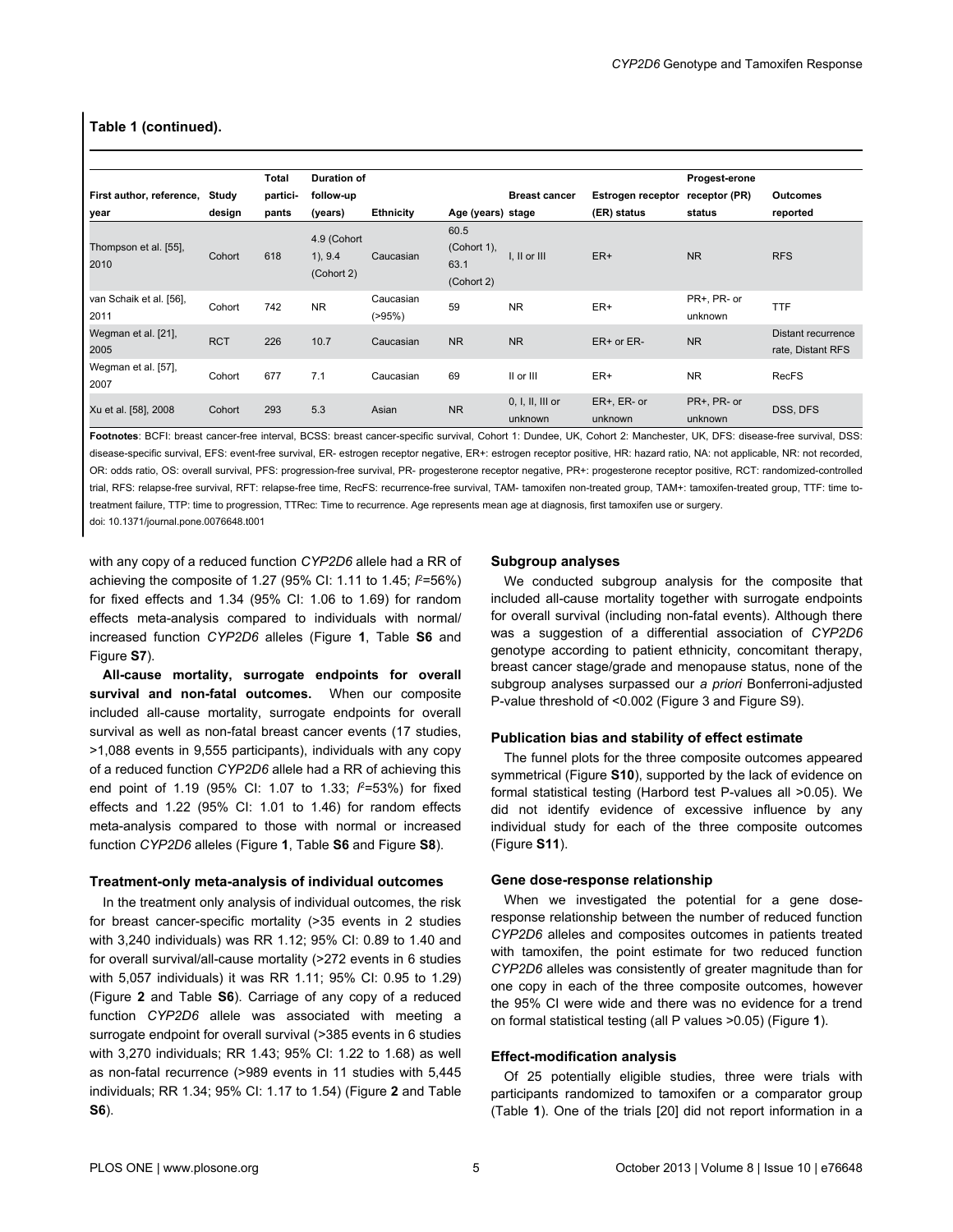<span id="page-5-0"></span>

|                                                                                                               |    |                       |                     |                      |                                  | P-value<br>(overall   |                  |
|---------------------------------------------------------------------------------------------------------------|----|-----------------------|---------------------|----------------------|----------------------------------|-----------------------|------------------|
| Outcome,<br>CYP2D6 genotype comparison                                                                        |    | <b>Studies Events</b> | <b>Participants</b> |                      | <b>Relative</b><br>risk (95% CI) | or test<br>for trend) | $P, \%$ (95% CI) |
| All-cause mortality                                                                                           |    |                       |                     |                      |                                  |                       |                  |
| Any reduced function CYP2D6 allele vs. none                                                                   | 6  | >307                  | 4936                |                      | 1.11(0.94, 1.31)                 | 0.237                 | 20(0,64)         |
| 1 reduced function CYP2D6 allele vs. none                                                                     | 3  | 250                   | 1429                |                      | 1.16(0.88, 1.53)                 |                       | 5(0,90)          |
| 2 reduced function CYP2D6 alleles vs. none                                                                    | 3  | 142                   | 778                 |                      | 1.71 (1.00, 2.95)                | $0.496$ §             | 48 (0,85)        |
|                                                                                                               |    |                       |                     |                      |                                  |                       |                  |
| All-cause mortality & surrogate endpoints for overall survival (including non-fatal events)                   |    |                       |                     |                      |                                  |                       |                  |
| Any reduced function CYP2D6 allele vs. none                                                                   | 10 | >307                  | 6721                |                      | 1.27(1.11, 1.45)                 | < 0.0001              | 56 (10,78)       |
| 1 reduced function CYP2D6 allele vs. none                                                                     | 4  | >250                  | 1635                |                      | 1.23 (0.96, 1.59)                |                       | 8(0, 86)         |
| 2 reduced function CYP2D6 alleles vs. none                                                                    | 3  | 142                   | 778                 |                      | 1.71(1.00, 2.95)                 | $0.508$ §             | 48 (0,85)        |
|                                                                                                               |    |                       |                     |                      |                                  |                       |                  |
| All-cause mortality, surrogate endpoints for overall survival (including non-fatal events) & non-fatal events |    |                       |                     |                      |                                  |                       |                  |
| Any reduced function CYP2D6 allele vs. none                                                                   | 17 | >1088                 | 9555                |                      | 1.19 (1.07, 1.33)                | 0.002                 | 53 (19,73)       |
| 1 reduced function CYP2D6 allele vs. none                                                                     | 9  | >956                  | 4624                |                      | 1.16 (0.99, 1.34)                |                       | 0(0,65)          |
| 2 reduced function CYP2D6 alleles vs. none                                                                    | 8  | >802                  | 3405                |                      | 1.33(1.00, 1.77)                 | $0.451$ §             | 29 (0,68)        |
|                                                                                                               |    |                       |                     |                      |                                  |                       |                  |
|                                                                                                               |    |                       |                     |                      |                                  |                       |                  |
|                                                                                                               |    |                       |                     |                      |                                  |                       |                  |
|                                                                                                               |    |                       | 0.5                 | $\overline{2}$<br>1  |                                  |                       |                  |
|                                                                                                               |    |                       |                     | <b>Relative Risk</b> |                                  |                       |                  |

**Figure 1. Meta-analysis pooled estimates from treatment-only analysis of the association of any, one or two copies of a reduced function** *CYP2D6* **allele vs. none with composite breast cancer outcomes.** Footnotes: § P-value represents test for trend, conducted using metaregression assuming a linear dose-response relationship between number of *CYP2D6* alleles and summary effect estimate.

doi: 10.1371/journal.pone.0076648.g001

way that permitted analysis of heterogeneity of treatment effect by genotype category. Of the two remaining trials, the risk of bias for one trial was high, and for the other it was low [\(Table](#page-8-0) **[S7](#page-8-0)**).

In the trial reported by Wegman et al. [\[21\]](#page-10-0) of 154 patients (in which the risk of bias was high, [Table](#page-8-0) **S7**), the OR of distant recurrence for individuals with any copy of the *CYP2D6\*4* reduced function allele was 0.18 (95% CI: 0.05 to 0.61) for tamoxifen compared to no tamoxifen, whereas for individuals with the normal *CYP2D6* allele (*\**1/\*1), the corresponding OR was 0.96 (95% CI: 0.45 to 2.04). A test for interaction yielded evidence for effect modification (P=0.02) ([Table](#page-8-0) **2**). However, the point estimate for the *CYP2D6\*4* allele was directionally opposite to that expected according to the predicted phenotypic consequence of the genetic variant.

In the trial reported by Regan et al. [\[22\]](#page-10-0) including 2,537 participants randomized to tamoxifen or the aromatase inhibitor letrozole, two outcomes were analysed: (i) breast cancer-free interval (defined from recruitment to the first breast cancer event [local, regional, or distant recurrence] or a new invasive contralateral breast cancer) and (ii) hot flushes. The OR for

breast cancer-free interval for tamoxifen compared to letrozole in individuals with any reduced function *CYP2D6* allele was 1.05 (95% CI: 0.72 to 1.52), and for individuals with normal function *CYP2D6* allele, it was 1.26 (95% CI: 0.94 to 1.69), with no evidence for effect modification (P=0.44) [\(Table](#page-8-0) **2**). There was also no evidence for an interaction between *CYP2D6* genotype and tamoxifen therapy for the adverse outcome of hot flush (P=0.52) [\(Table](#page-8-0) **2**).

It was not possible to provide a pooled summary estimate for the effect of tamoxifen versus comparator group stratified by *CYP2D6* genotype, as the comparator groups used and the outcomes reported were different in the two trials.

### **Discussion**

We investigated the evidence base on the association between *CYP2D6* genotype and clinical outcomes following tamoxifen treatment for breast cancer. A total of 25 studies were identified comprising 13,629 patients with breast cancer adding to prior meta-analyses [\[23,24\]](#page-10-0) by including 5 more studies, providing new insight on a range of outcomes,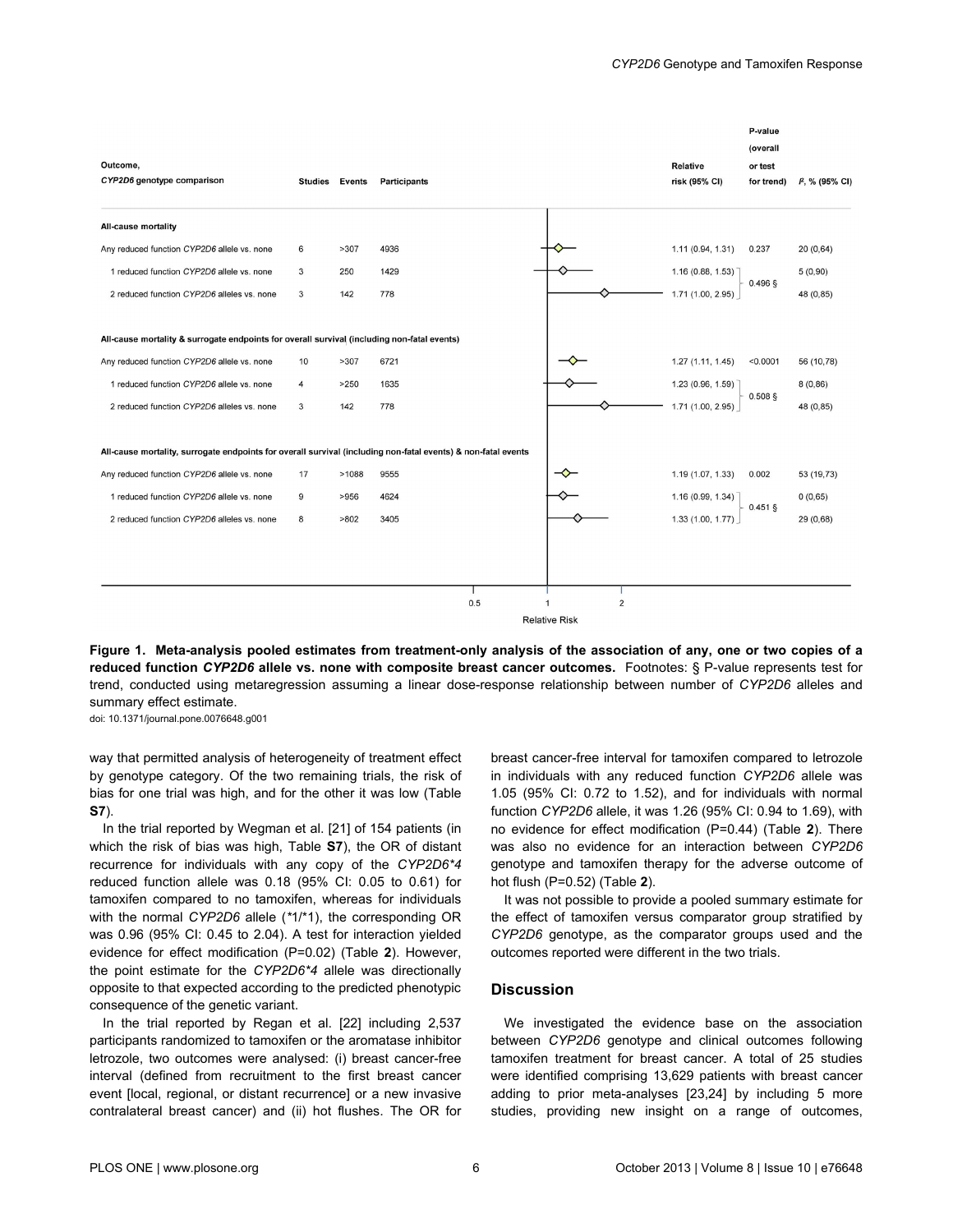#### <span id="page-6-0"></span>Outcome,



**Relative risk** 

**Figure 2. Meta-analysis pooled estimates from treatment-only analysis of the association of any** *CYP2D6* **reduced function alleles vs. none with individual outcomes. Footnotes**: Non-fatal events included breast cancer outcomes that were not fatal. doi: 10.1371/journal.pone.0076648.g002

investigating a potential gene dose-response relationship, and an assessment of data from trials that investigated effect modification of tamoxifen by *CYP2D6* genotype status.

In the treatment-only analysis for all-cause mortality, the point estimate was consistent in direction with that expected from the hypothesis that reduced tamoxifen metabolism is associated with a poorer outcome but the confidence limits were wide and included the null value (of RR=1). When we used a less stringent composite outcome encompassing allcause mortality and surrogate endpoints for overall survival (including non-fatal events), individuals carrying any copy of a reduced function *CYP2D6* allele had a higher risk of an adverse outcome than individuals with normal/increased function *CYP2D6* alleles. In the analysis of the individual outcomes, we did not identify an association between *CYP2D6* genotype and mortality, but did find an association between *CYP2D6* genotype and surrogate endpoints for overall survival (including non-fatal events). Although it was not possible to pool information from the treatment trials in the effectmodification analysis, because of the different comparator arms, neither trial individually provided support for the hypothesis that carriage of reduced function *CYP2D6* alleles modified the treatment response to tamoxifen, regardless of

whether the comparator was a placebo or letrozole (a drug that is not considered to be metabolized by CYP2D6) [\[25\]](#page-10-0). However, as is common with many randomized trials, power may be a real limitation of subgroup analyses [[26](#page-10-0)]. Taken together, these data provide inconsistent and inconclusive evidence on the clinical implications of individual variation in CYP2D6 metaboliser status and the outcome from tamoxifen treatment.

The association of *CYP2D6* genotype with surrogate endpoints for overall survival (both individually and as part of a composite) on the treatment-only analysis is worthy of discussion. Controversy exists on the validity of using surrogates when evaluating cancer treatments [\[27](#page-10-0)]. For decades, overall survival has been considered the optimal endpoint of investigation for assessing treatment efficacy in medical oncology, partly due to the simplicity of case ascertainment [\[12\]](#page-9-0). However, use of overall survival requires a large sample size and long duration of follow-up, increasing the cost of trials in which it is the primary outcome. This has fuelled debate about whether it is possible to use surrogate endpoints to make inferences regarding a treatment's efficacy on overall survival [[28](#page-10-0)–[32](#page-10-0)]. Importantly, the FDA has recently approved drugs based on these surrogate measures [[33](#page-10-0)]. Criticisms of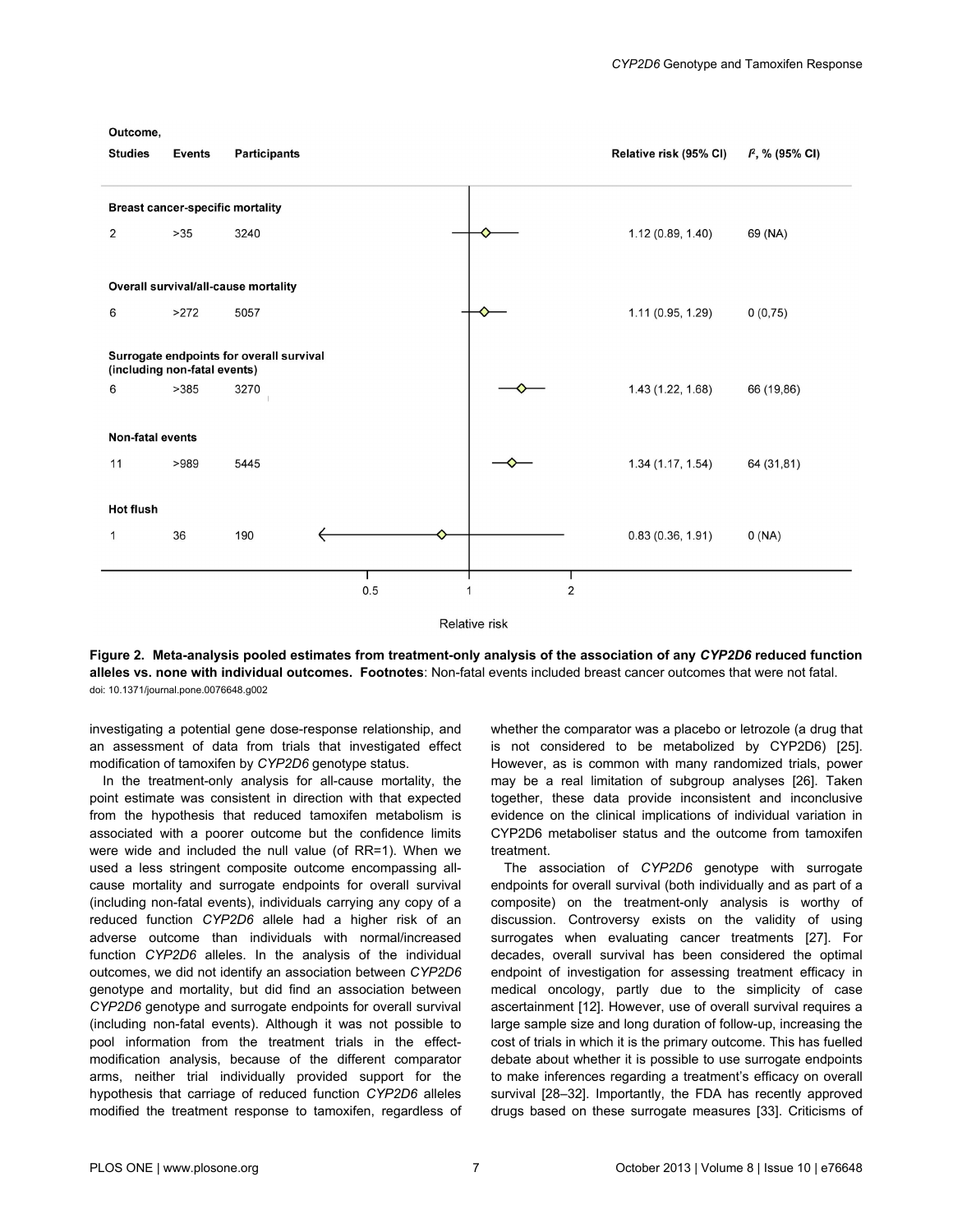<span id="page-7-0"></span>

| Subgroup,<br>strata                              | <b>Studies</b> |      | <b>Events Participants</b> |            |        |         | <b>Relative</b><br>risk (95% CI) | Test for<br>heterogeneity<br>(P-value) |
|--------------------------------------------------|----------------|------|----------------------------|------------|--------|---------|----------------------------------|----------------------------------------|
| Number of participants enrolled                  |                |      |                            |            |        |         |                                  |                                        |
| $0 - 200$                                        | 4              | >73  | 456                        |            |        |         | 1.29 (0.79, 2.09)                | 0.076                                  |
| 201-500                                          | 3              | N/R  | 1167                       |            |        |         | 1.61 (1.26, 2.06)                |                                        |
| >500                                             | 3              | >234 | 5098                       |            |        |         | 1.14(0.96, 1.35)                 |                                        |
| <b>Ethnicity</b>                                 |                |      |                            |            |        |         |                                  |                                        |
| Caucasian                                        | 6              | >269 | 5888                       |            |        |         | 1.19 (1.02, 1.38)                | 0.008                                  |
| Caucasian (>80%) + others                        | 2              | >34  | 261                        |            |        |         | 0.94(0.52, 1.69)                 |                                        |
| Asian                                            | 2              | >4   | 572                        |            |        |         | 2.10 (1.47, 2.99)                |                                        |
| Age at diagnosis, surgery or first tamoxifen use |                |      |                            |            |        |         |                                  |                                        |
| $≥60$ years                                      | 5              | >269 | 2733                       |            |        |         | 1.28(1.06, 1.55)                 | 0.188                                  |
| <60 years                                        | 4              | >4   | 3826                       |            |        |         | 1.31 (1.08, 1.58)                |                                        |
| Not recorded                                     | 1              | 34   | 162                        |            |        |         | 0.55(0.22, 1.37)                 |                                        |
| <b>Menopause status</b>                          |                |      |                            |            |        |         |                                  |                                        |
| ≥20% were pre-menopausal                         | 1              | N/R  | 462                        |            |        |         | 2.09 (1.46, 2.98)                | 0.013                                  |
| <20% were pre-menopausal                         | 3              | >234 | 2442                       |            |        |         | 1.16(0.94, 1.44)                 |                                        |
| Not recorded                                     | 6              | >73  | 3817                       |            |        |         | 1.18(0.97, 1.44)                 |                                        |
| Tamoxifen monotherapy or with concomitant drugs  |                |      |                            |            |        |         |                                  |                                        |
| Monotherapy                                      | 2              | N/R  | 668                        |            |        |         | 2.03 (1.51, 2.73)                | 0.004                                  |
| Concomitant CYP2D6 inhibitors                    | 4              | >35  | 3957                       |            |        |         | 1.20(0.99, 1.46)                 |                                        |
| Concomitant aromatase inhibitors                 | $\mathbf{1}$   | 4    | 110                        |            |        |         | 2.96 (0.15, 56.86)               |                                        |
| Not recorded                                     | 3              | >268 | 1986                       |            |        |         | 1.03 (0.82, 1.30)                |                                        |
| <b>Breast cancer grade</b>                       |                |      |                            |            |        |         |                                  |                                        |
| $\geq$ 10% with Grade 1                          | 3              | >238 | 4590                       |            |        |         | 1.09 (0.91, 1.30)                | 0.019                                  |
| <10% with Grade 1                                | $\overline{2}$ | N/R  | 705                        |            |        |         | 1.26 (0.90, 1.78)                |                                        |
| Not recorded                                     | 5              | >69  | 1426                       |            |        |         | 1.68 (1.32, 2.14)                |                                        |
| <b>Breast cancer stage</b>                       |                |      |                            |            |        |         |                                  |                                        |
| I, II or III                                     | 2              | >234 | 1943                       |            |        |         | 1.23 (0.97, 1.56)                | 0.014                                  |
| $I, II, III$ or $IV$                             | 2              | >34  | 3317                       |            |        |         | 1.02 (0.81, 1.28)                |                                        |
| Not recorded                                     | 6              | >39  | 1461                       |            |        |         | 1.64 (1.31, 2.05)                |                                        |
| Estrogen receptor (ER) status                    |                |      |                            |            |        |         |                                  |                                        |
| ≥90% were ER+                                    | 5              | >238 | 2758                       |            |        |         | 1.24(1.02, 1.51)                 | 0.954                                  |
| <90% were ER+                                    | 2              | N/R  | 3617                       |            |        |         | 1.30(1.07, 1.58)                 |                                        |
| Not recorded                                     | 3              | >69  | 346                        |            |        |         | 1.26 (0.77, 2.06)                |                                        |
|                                                  |                |      |                            |            |        |         |                                  |                                        |
|                                                  |                |      |                            |            |        |         |                                  |                                        |
|                                                  |                |      |                            | 0.5<br>0.1 | 2<br>1 | 5<br>10 |                                  |                                        |
|                                                  |                |      |                            |            |        |         |                                  |                                        |

**Relative risk** 

**Figure 3. Subgroup analyses of the association between any reduced function** *CYP2D6* **allele vs. none for the composite outcome of all-cause mortality and surrogate endpoints for overall survival (including non-fatal events).** doi: 10.1371/journal.pone.0076648.g003

the use of surrogate endpoints for overall survival are that they may be prone to investigator bias and sensitive to the time of assessment, making them potentially unsuitable for cohort studies and non-blinded randomized trials [\[34\]](#page-10-0) and that they may not reflect clinically-meaningful outcomes [[14](#page-10-0)].

This systematic review and meta-analysis has several limitations that are worthy of comment. First, the lack of trials available for the effect modification analysis and differences in the treatment regimens and outcomes reported in the trials meant that we could not conduct a meta-analysis of effect modification analyses. However, the largest trial provided no

evidence for effect modification. Second, we used aggregate rather than participant data, which meant we were limited in the precision with which we could conduct subgroup analyses and our ability to homogenize the genotype comparisons or outcomes reported. In an attempt to address this, we used a genetic analysis model (any reduced function *CYP2D6* allele versus none) that aimed to simplify the genetic comparison, which allowed us to include all studies in the analysis. Although the outcomes reported did differ considerably between studies, our approach was to generate composite outcomes to pool the individual outcomes reported across studies to maximize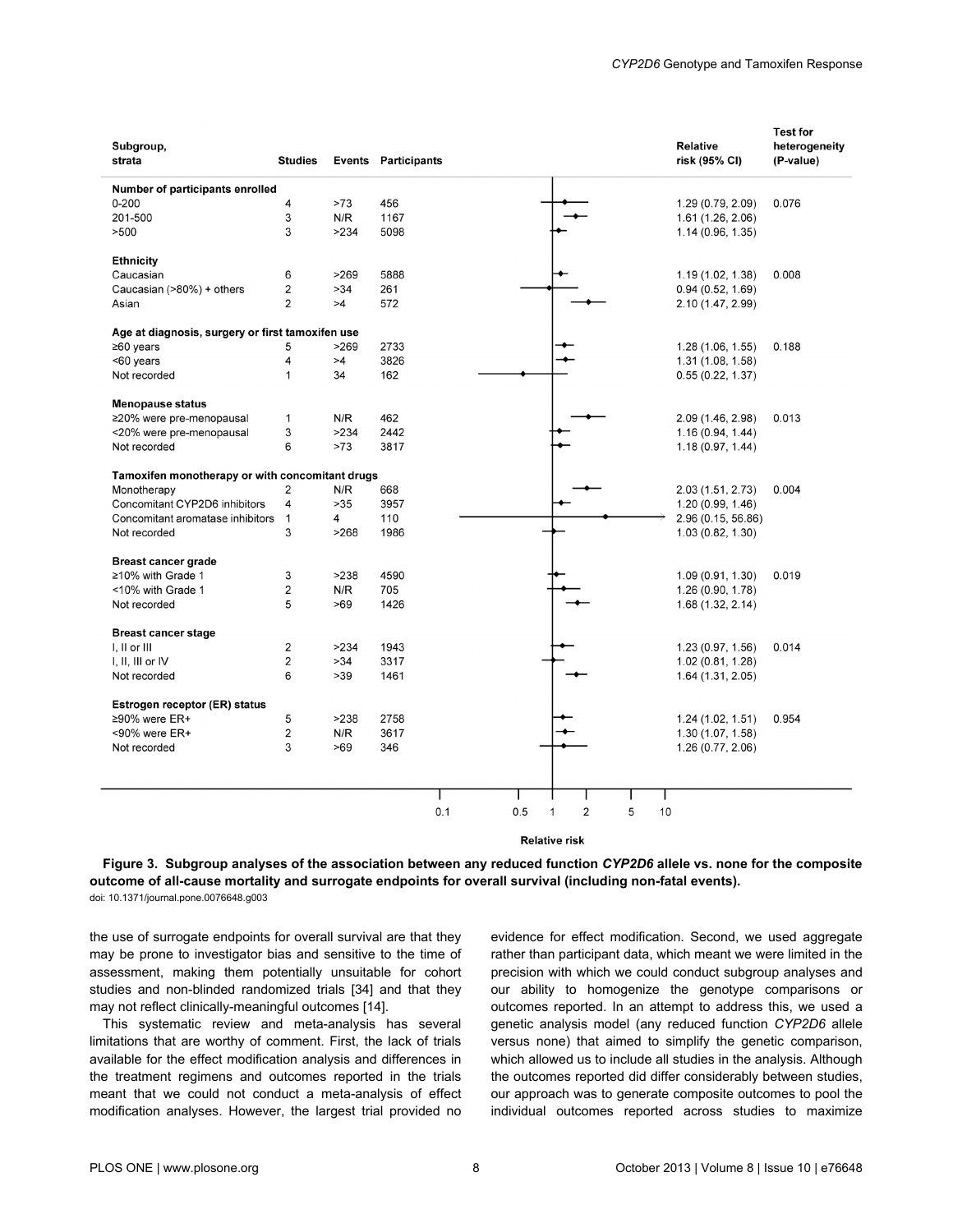<span id="page-8-0"></span>**Table 2.** Trials reporting *CYP2D6* genotype as an effect modifier of tamoxifen response.

|                | Tam-   |            |                             |                  |                                         | No. of      | No. of   |      |                    |                       |
|----------------|--------|------------|-----------------------------|------------------|-----------------------------------------|-------------|----------|------|--------------------|-----------------------|
|                | oxifen |            | Duration of Comparator      |                  | CYP2D6 genotype/ predicted              | individuals | clinical |      |                    | <b>Interaction P-</b> |
| Author         | dose   | follow-up  | arm                         | Outcome          | phenotype                               | randomized  | events   | OR.  | 95% CI             | value §               |
|                |        |            |                             | <b>Breast</b>    | reduced function [PM $(*3, *4, *6)$ or  |             |          |      |                    |                       |
| Regan et al.   | 20     | Median: 6  | Letrozole                   | cancer-free      | $*7/*3,*4,*6$ or $*7$ ) and IM ( $*41/$ | 952         | 126      | 1.05 | $0.72 - 1.52$ 0.44 |                       |
| [22], 2012     | mg/day | years      |                             | interval         | $*41.*3.*4.*6$ or $*7/*41$ , or wt/     |             |          |      |                    |                       |
|                |        |            | $*3, *4, *6, *7$ or $*41$ ] |                  |                                         |             |          |      |                    |                       |
|                |        |            |                             |                  | normal function [EM (*1/*1)]            | 1585        | 207      | 1.26 | 0.94-1.69          |                       |
|                |        |            |                             |                  | reduced function [PM $(*3, *4, *6)$ or  |             |          |      |                    |                       |
|                |        |            |                             | <b>Hot flush</b> | $*7/*3.*4.*6$ or $*7$ ) and IM ( $*41/$ | 1659        | 714      | 1.31 | 1.08-1.59 0.52     |                       |
|                |        |            |                             |                  | $*41.*3.*4.*6$ or $*7/*41$ , or wt/     |             |          |      |                    |                       |
|                |        |            |                             |                  | $*3, *4, *6, *7$ or $*41$ ]             |             |          |      |                    |                       |
|                |        |            |                             |                  | normal function $[EM (*1/*1)]$          | 2734        | 1064     | 1.20 | 1.03-1.40          |                       |
| Wegman et      | 40     | Mean: 10.7 | No tamoxifen                | <b>Distant</b>   | reduced function $(*4)$                 | 47          | 21       | 0.18 | $0.05 - 0.61$ 0.02 |                       |
| al. [21], 2005 | mg/day | years      |                             | recurrence       |                                         |             |          |      |                    |                       |
|                |        |            |                             |                  | normal function (*1/*1)                 | 107         | 52       | 0.96 | $0.45 - 2.04$      |                       |

**Footnotes**: CI: confidence interval, EM: extensive metabolizer, IM: intermediate metabolizer, OR: odds ratio, PM: poor metabolizer, RCT: randomized clinical trial, *wt*: wildtype. §P-value for interaction obtained from Bland and Altman method [\[18](#page-10-0)].

doi: 10.1371/journal.pone.0076648.t002

power. Because use of composites may obscure associations with individual constituents, we also investigated the association of *CYP2D6* genotype with individual outcomes.

Our systematic review is timely and an important addition to recent findings from two large clinical trials [\[20](#page-10-0),[22](#page-10-0)] that both failed to show evidence of a *CYP2D6* genotype by tamoxifen interaction, and the subsequent debate that ensued [\[9](#page-9-0),[35,36\]](#page-10-0). Furthermore, this systematic review and meta-analysis is likely to add to the on-going debate on the potential use of surrogate markers for studies of breast cancer outcomes. In the absence of a validated surrogate marker for overall survival (the goldstandard outcome, for which we did not identify an association of *CYP2D6* genotype on either the composite all-cause mortality or individual outcome analyses), the associations between *CYP2D6* genotype and surrogate endpoints for overall survival that we identified should be interpreted with caution.

## **Conclusions**

Despite a weak association between *CYP2D6* genotype and surrogate endpoints for overall survival, we did not identify an association between *CYP2D6* genotype and tamoxifen response for all-cause mortality or overall survival. The current evidence does not support the use of *CYP2D6* genotyping to guide tamoxifen prescribing for the treatment of breast cancer.

#### **Supporting Information**

**Text S1. Supplementary Methods.** (PDF)

**Table S1. Nomenclature for the CYP2D6 phenotype predicted from** *CYP2D6* **alleles.** (PDF)

**Table S2. Contribution of included studies from the systematic review to each of the composite outcomes.** (PDF)

**Table S3. Clinical and genotype characteristics of the 25 studies included in the systematic review.** (PDF)

**Table S4. Participant, genotype and treatment characteristics of the 25 studies included in the systematic review.** (PDF)

**Table S5. Breast cancer characteristics of the 25 studies included in the systematic review.** (PDF)

**Table S6. Meta-analysis pooled estimates for the composite and individual outcomes comparing fixed and random effects models.** (PDF)

**Table S7. Risk of bias in the two randomized trials that conducted an effect modification analysis.** (PDF)

**Figure S1. Metabolism of tamoxifen by the hepatic cytochrome P450 (CYP) enzymes and the mechanism of the endoxifen (4-hydroxy-N-desmethyl-tamoxifen) metabolite in breast cell growth inhibition.** (PDF)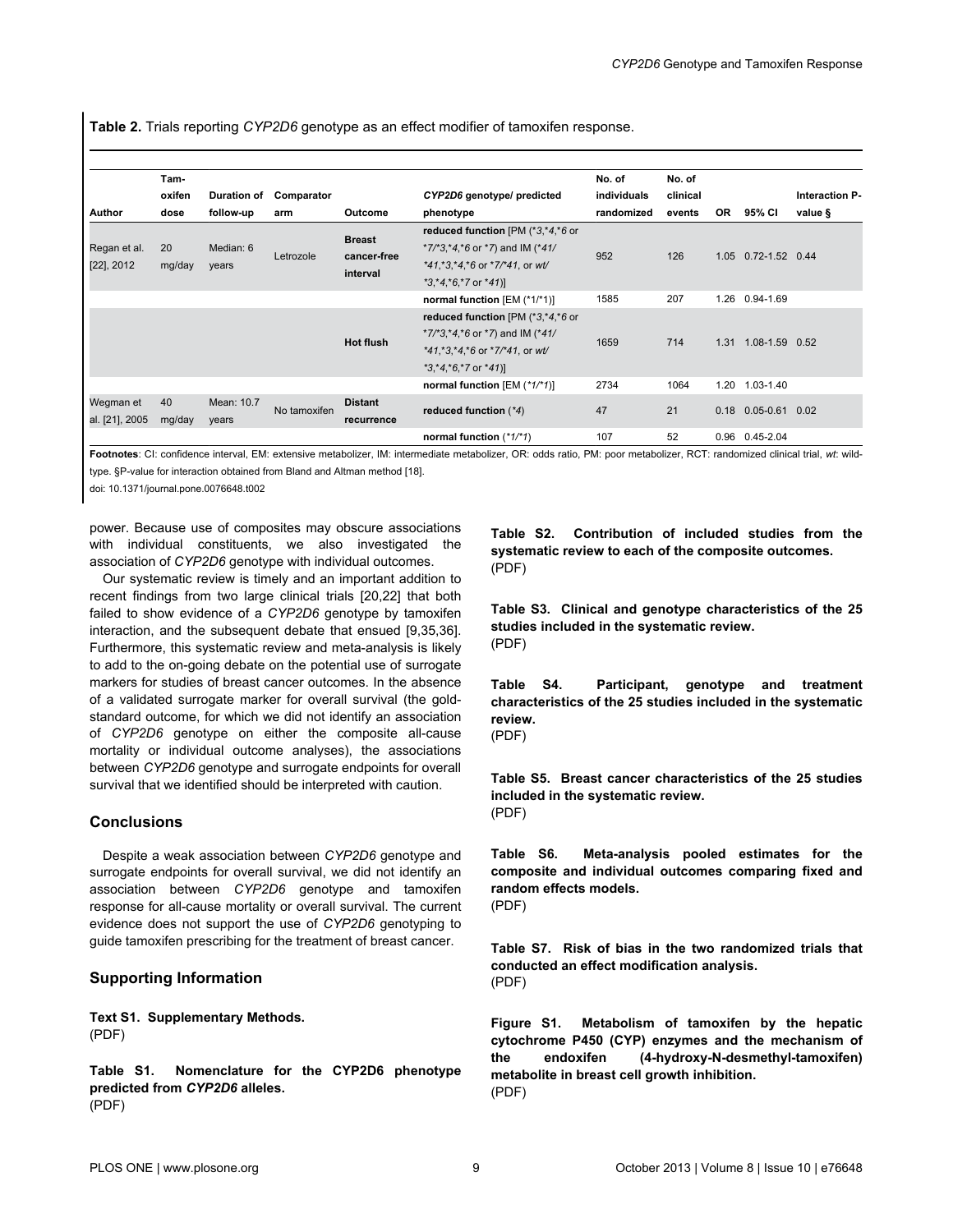<span id="page-9-0"></span>**Figure S2. Generation of the composite outcomes from outcomes reported in the studies identified from the systematic review.**

(PDF)

**Figure S3. PRISMA flow diagram for systematic review of the association of CYP2D6 genotype and tamoxifen response in breast cancer patients.** (PDF)

**Figure S4. Unique outcomes reported by studies and the grouping into main outcomes for analyses.** (PDF)

**Figure S5. Proportions of 13,629 individuals in the 25 studies that were genotyped for the 36** *CYP2D6* **\* alleles.** (PDF)

**Figure S6. Meta-analysis (fixed and random effects models) of the association of any reduced function** *CYP2D6* **allele versus none for the risk of all-cause mortality.**

(PDF)

**Figure S7. Meta-analysis (fixed and random effects models) of the association of any reduced function** *CYP2D6* **allele versus none with the composite outcome of all-cause mortality and surrogate endpoints for overall survival (including non-fatal events).** (PDF)

**Figure S8. Meta-analysis (fixed and random effects models) of the association of any reduced function**

#### **References**

- 1. Lozano R, Naghavi M, Foreman K, Lim S, Shibuya K et al. (2012) Global and regional mortality from 235 causes of death for 20 age groups in 1990 and 2010: a systematic analysis for the Global Burden of Disease Study 2010. Lancet 380: 2095-2128. doi[:10.1016/](http://dx.doi.org/10.1016/S0140-6736(12)61728-0) [S0140-6736\(12\)61728-0.](http://dx.doi.org/10.1016/S0140-6736(12)61728-0) PubMed: [23245604.](http://www.ncbi.nlm.nih.gov/pubmed/23245604)
- 2. Coleman MP, Quaresma M, Berrino F, Lutz JM, De Angelis R et al. (2008) Cancer survival in five continents: a worldwide population-based study (CONCORD). Lancet Oncol 9: 730-756. doi[:10.1016/](http://dx.doi.org/10.1016/S1470-2045(08)70179-7) [S1470-2045\(08\)70179-7.](http://dx.doi.org/10.1016/S1470-2045(08)70179-7) PubMed: [18639491.](http://www.ncbi.nlm.nih.gov/pubmed/18639491)
- 3. FDA U.S. (2006) Tamoxifen Background Summary. Available: [http://](http://www.fda.gov/ohrms/dockets/ac/06/briefing/2006-4248b1-01-fda-tamoxifen%20background%20summary%20final.pdf) [www.fda.gov/ohrms/dockets/ac/06/briefing/2006-4248b1-01-fda](http://www.fda.gov/ohrms/dockets/ac/06/briefing/2006-4248b1-01-fda-tamoxifen%20background%20summary%20final.pdf)[tamoxifen%20background%20summary%20final.pdf.](http://www.fda.gov/ohrms/dockets/ac/06/briefing/2006-4248b1-01-fda-tamoxifen%20background%20summary%20final.pdf) Accessed 2013 September 4
- 4. Cuzick J, Sestak I, Pinder SE, Ellis IO, Forsyth S et al. (2011) Effect of tamoxifen and radiotherapy in women with locally excised ductal carcinoma in situ: long-term results from the UK/ANZ DCIS trial. Lancet Oncol 12: 21-29. doi:[10.1016/S1470-2045\(10\)70266-7](http://dx.doi.org/10.1016/S1470-2045(10)70266-7). PubMed: [21145284.](http://www.ncbi.nlm.nih.gov/pubmed/21145284)
- 5. Early Breast Cancer Trialists' Collaborative Group (EBCTCG), Davies C, Godwin J, Gray R, Clarke M et al. (2011) Relevance of breast cancer hormone receptors and other factors to the efficacy of adjuvant tamoxifen: patient-level meta-analysis of randomised trials. Lancet 378: 771-784. PubMed: [21802721](http://www.ncbi.nlm.nih.gov/pubmed/21802721).
- 6. Davies C, Pan H, Godwin J, Gray R, Arriagada R et al. (2012) Longterm effects of continuing adjuvant tamoxifen to 10 years versus stopping at 5 years after diagnosis of oestrogen receptor-positive breast cancer: ATLAS, a randomised trial. Lancet Publishing House.

*CYP2D6* **allele versus none with the composite outcome of all-cause mortality, surrogate endpoints for overall survival (including non-fatal events) and non-fatal events.** (PDF)

**Figure S9. Subgroup analysis of the association of any reduced function** *CYP2D6* **allele versus none for the composite outcome of all-cause mortality and surrogate endpoints for overall survival (including non-fatal events).** (PDF)

**Figure S10. Funnel plot of any reduced function** *CYP2D6* **allele versus none for the composite outcomes.** (PDF)

**Figure S11. Influence analysis of any reduced function** *CYP2D6* **allele versus none for the composite outcomes.** (PDF)

**Checklist S1. PRISMA checklist.** (DOC)

#### **Acknowledgements**

We acknowledge assistance from Assistant Professor Kazuma Kiyotani (Institute for Genome Research, University of Tokushima) in answering our questions.

#### **Author Contributions**

Conceived and designed the experiments: MVH ADH. Performed the experiments: DL ADH MVH. Analyzed the data: DL MVH. Contributed reagents/materials/analysis tools: DL PP ADH MVH. Wrote the manuscript: DL PP ADH MVH.

- 7. Coezy E, Borgna JL, Rochefort H (1982) Tamoxifen and metabolites in MCF7 cells: correlation between binding to estrogen receptor and inhibition of cell growth. Cancer Res 42: 317-323. PubMed: [7053859.](http://www.ncbi.nlm.nih.gov/pubmed/7053859)
- 8. Coller JK, Krebsfaenger N, Klein K, Endrizzi K, Wolbold R et al. (2002) The influence of CYP2B6, CYP2C9 and CYP2D6 genotypes on the formation of the potent antioestrogen Z-4-hydroxy-tamoxifen in human liver. Br J Clin Pharmacol 54: 157-167.
- 9. Brauch H, Schroth W, Goetz MP, Mürdter TE, Winter S et al. (2013) Tamoxifen use in postmenopausal breast cancer: CYP2D6 matters. Journal of clinical oncology: official journal of the American Society of Clinical Oncology 31: 176-180. doi[:10.1200/JCO.2012.44.6625](http://dx.doi.org/10.1200/JCO.2012.44.6625). PubMed: [23091108.](http://www.ncbi.nlm.nih.gov/pubmed/23091108)
- 10. FDA (2006) Summary Minutes of the Advisory Committee Pharmaceutical Science Clinical Pharmacology Subcommittee. Center for Drug Evaluation and Research Advisory Committee. Available: [http://www.fda.gov/ohrms/dockets/ac/06/minutes/2006-4248m1.pdf.](http://www.fda.gov/ohrms/dockets/ac/06/minutes/2006-4248m1.pdf) Accessed 2013 September 4.
- 11. Moher D, Liberati A, Tetzlaff J, Altman DG (2009) Preferred reporting items for systematic reviews and meta-analyses: the PRISMA statement. PLOS Med 6: e1000097.
- 12. Sargent D (2006) General and statistical hierarchy of appropriate biologic endpoints. Oncology 20: 5-9. PubMed: [16773839.](http://www.ncbi.nlm.nih.gov/pubmed/16773839)
- 13. Saad ED, Katz A, Hoff PM, Buyse M (2010) Progression-free survival as surrogate and as true end point: insights from the breast and colorectal cancer literature. Annals of oncology: official journal of the European Society for Medical Oncology / ESMO 21: 7-12 PubMed: 19901012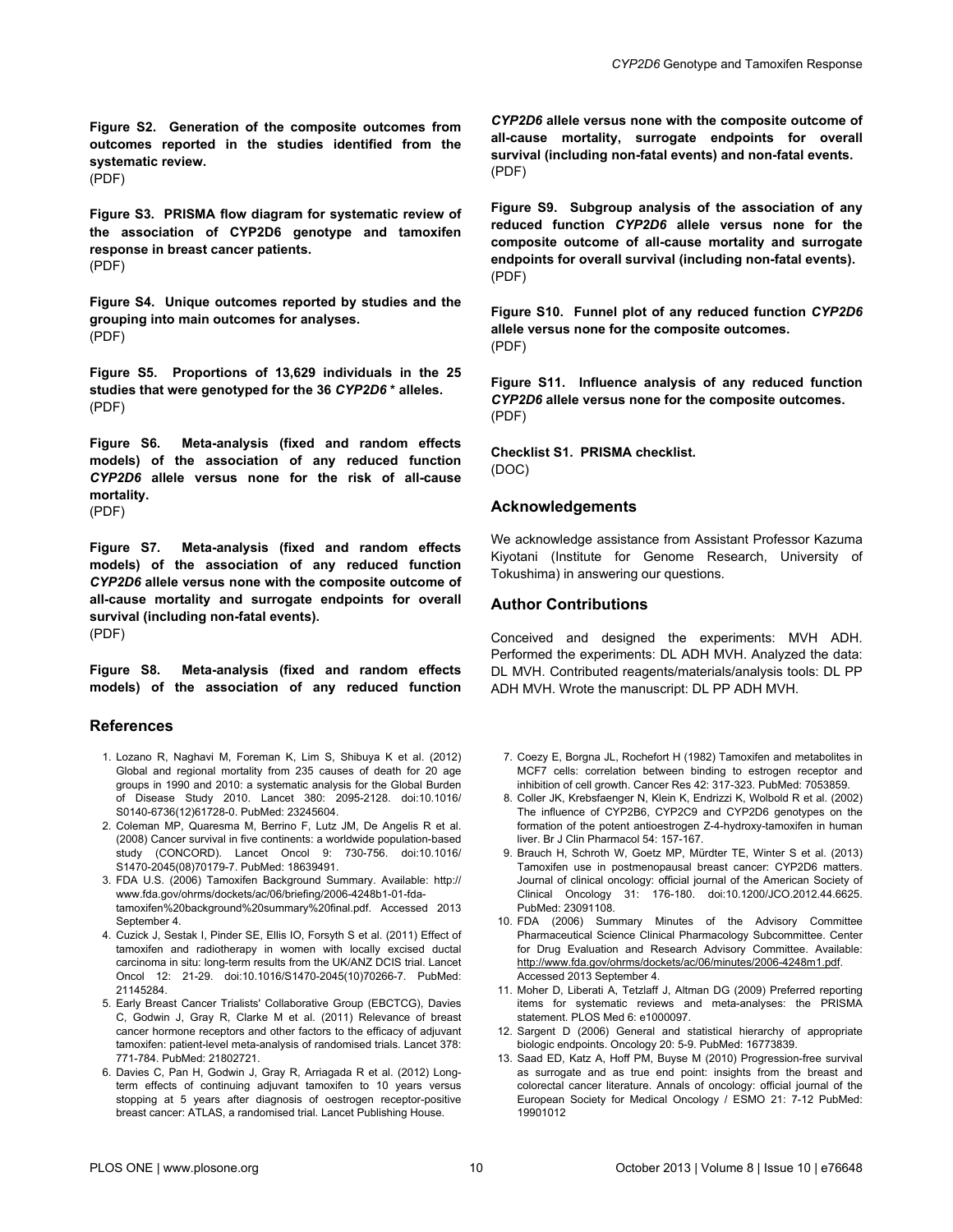- <span id="page-10-0"></span>14. Booth CM, Eisenhauer EA (2012) Progression-free survival: meaningful or simply measurable? J Clin Oncol Off J American Society Of Clinical Oncology 30: 1030-1033. doi[:10.1200/JCO.2011.38.7571](http://dx.doi.org/10.1200/JCO.2011.38.7571).
- 15. Miksad RA, Zietemann V, Gothe R, Schwarzer R, Conrads-Frank A et al. (2008) Progression-free survival as a surrogate endpoint in advanced breast cancer. Int J Technol Assess Health Care 24: 371-383. PubMed: [18828930](http://www.ncbi.nlm.nih.gov/pubmed/18828930).
- 16. Holmes MV, Perel P, Shah T, Hingorani AD, Casas JP (2011) CYP2C19 genotype, clopidogrel metabolism, platelet function, and cardiovascular events: a systematic review and meta-analysis. JAMA: the journal of the American Medical Association 306: 2704-2714. doi: [10.1001/jama.2011.1880](http://dx.doi.org/10.1001/jama.2011.1880). PubMed: [22203539](http://www.ncbi.nlm.nih.gov/pubmed/22203539).
- 17. Higgins JPT, Green S (2011) ochrane handbook for systematic reviews of interventions version 5.1.0 [updated March 2011]
- 18. Altman DG, Bland JM (2003) Interaction revisited: the difference between two estimates. BMJ 326: 219. doi[:10.1136/bmj.326.7382.219.](http://dx.doi.org/10.1136/bmj.326.7382.219) PubMed: [12543843.](http://www.ncbi.nlm.nih.gov/pubmed/12543843)
- 19. Harbord RM, Egger M, Sterne JA (2006) A modified test for small-study effects in meta-analyses of controlled trials with binary endpoints. Statistics in medicine 25: 3443-3457. doi:[10.1002/sim.2380](http://dx.doi.org/10.1002/sim.2380). PubMed: [16345038.](http://www.ncbi.nlm.nih.gov/pubmed/16345038)
- 20. Rae JM, Drury S, Hayes DF, Stearns V, Thibert JN et al. (2012) CYP2D6 and UGT2B7 Genotype and Risk of Recurrence in Tamoxifen-Treated Breast Cancer Patients. J Natl Cancer Inst 104: 452-460. doi: [10.1093/jnci/djs126.](http://dx.doi.org/10.1093/jnci/djs126) PubMed: [22395643.](http://www.ncbi.nlm.nih.gov/pubmed/22395643)
- 21. Wegman P, Vainikka L, Stål O, Nordenskjöld B, Skoog L et al. (2005) Genotype of metabolic enzymes and the benefit of tamoxifen in postmenopausal breast cancer patients. Breast cancer research: BCR 7: R284-R290. doi[:10.1186/bcr993](http://dx.doi.org/10.1186/bcr993). PubMed: [15987423](http://www.ncbi.nlm.nih.gov/pubmed/15987423).
- 22. Regan MM, Leyland-Jones B, Bouzyk M, Pagani O, Tang W et al. (2012) CYP2D6 Genotype and Tamoxifen Response in Postmenopausal Women with Endocrine-Responsive Breast Cancer: The Breast International Group 1-98 Trial. J Natl Cancer Inst 104: 441-451. doi[:10.1093/jnci/djs125.](http://dx.doi.org/10.1093/jnci/djs125) PubMed: [22395644.](http://www.ncbi.nlm.nih.gov/pubmed/22395644)
- 23. Seruga B, Amir E (2010) Cytochrome P450 2D6 and outcomes of adjuvant tamoxifen therapy: Results of a meta-analysis. Breast Cancer Res Treat 122: 609-617. doi:[10.1007/s10549-010-0902-3](http://dx.doi.org/10.1007/s10549-010-0902-3). PubMed: [20454926.](http://www.ncbi.nlm.nih.gov/pubmed/20454926)
- 24. Zeng Z, Liu Y, Liu Z, You J, Chen Z et al. (2013) CYP2D6 polymorphisms influence tamoxifen treatment outcomes in breast cancer patients: a meta-analysis. Cancer Chemother Pharmacol, 72: 287–303. PubMed: [23712329.](http://www.ncbi.nlm.nih.gov/pubmed/23712329)
- 25. Murai K, Yamazaki H, Nakagawa K, Kawai R, Kamataki T (2009) Deactivation of anti-cancer drug letrozole to a carbinol metabolite by polymorphic cytochrome P450 2A6 in human liver microsomes. Xenobiotica; the fate of foreign compounds in biological systems 39: 795-802. doi[:10.3109/00498250903171395.](http://dx.doi.org/10.3109/00498250903171395) PubMed: [19845430.](http://www.ncbi.nlm.nih.gov/pubmed/19845430)
- 26. Wittes J (2009) On looking at subgroups. Circulation 119: 912-915. doi: [10.1161/CIRCULATIONAHA.108.836601.](http://dx.doi.org/10.1161/CIRCULATIONAHA.108.836601) PubMed: [19237669.](http://www.ncbi.nlm.nih.gov/pubmed/19237669)
- 27. Patsner B (2008) Re: Dr. Markman's editorial "Why overall survival should not be the sole valid primary endpoint of phase 3 ovarian cancer chemotherapy trials". Gynecol Oncol 106(2); 279-81: 2007. Gynecologic oncology 108: 254-255; author reply 255
- 28. Baker SG, Kramer BS (2003) A perfect correlate does not a surrogate make. BMC Med Res Methodol 3: 16. doi[:10.1186/1471-2288-3-16.](http://dx.doi.org/10.1186/1471-2288-3-16) PubMed: [12962545.](http://www.ncbi.nlm.nih.gov/pubmed/12962545)
- 29. Baker SG (2006) Surrogate endpoints: wishful thinking or reality? J Natl Cancer Inst 98: 502-503. doi:[10.1093/jnci/djj153](http://dx.doi.org/10.1093/jnci/djj153). PubMed: [16622112](http://www.ncbi.nlm.nih.gov/pubmed/16622112).
- 30. Fleming TR, DeMets DL (1996) Surrogate end points in clinical trials: are we being misled? Ann Intern Med 125: 605-613. doi: [10.7326/0003-4819-125-7-199610010-00011.](http://dx.doi.org/10.7326/0003-4819-125-7-199610010-00011) PubMed: [8815760.](http://www.ncbi.nlm.nih.gov/pubmed/8815760)
- 31. Di Leo A, Bleiberg H, Buyse M (2003) Overall survival is not a realistic end point for clinical trials of new drugs in advanced solid tumors: a critical assessment based on recently reported phase III trials in colorectal and breast cancer. J Clin Oncol Off J American Society Of Clinical Oncology 21: 2045-2047. doi:[10.1200/JCO.2003.99.089](http://dx.doi.org/10.1200/JCO.2003.99.089).
- 32. Smith I (2006) Goals of treatment for patients with metastatic breast cancer. Semin Oncol 33: S2-S5. doi[:10.1053/j.seminoncol.](http://dx.doi.org/10.1053/j.seminoncol.2006.04.020) [2006.04.020.](http://dx.doi.org/10.1053/j.seminoncol.2006.04.020) PubMed: [16472711.](http://www.ncbi.nlm.nih.gov/pubmed/16472711)
- 33. Markman M (2007) Why overall survival should not be the sole valid primary endpoint of phase 3 ovarian cancer chemotherapy trials. Gynecol Oncol 106: 279-281. doi[:10.1016/j.ygyno.2007.06.005.](http://dx.doi.org/10.1016/j.ygyno.2007.06.005) PubMed: [17662376.](http://www.ncbi.nlm.nih.gov/pubmed/17662376)
- 34. Freidlin B, Korn EL, Hunsberger S, Gray R, Saxman S et al. (2007) Proposal for the use of progression-free survival in unblinded randomized trials. Journal of clinical oncology: official journal of the American Society of Clinical Oncology 25: 2122-2126. doi[:10.1200/](http://dx.doi.org/10.1200/JCO.2006.09.6198) [JCO.2006.09.6198](http://dx.doi.org/10.1200/JCO.2006.09.6198). PubMed: [17513819](http://www.ncbi.nlm.nih.gov/pubmed/17513819).
- 35. Nakamura Y, Ratain MJ, Cox NJ, McLeod HL, Kroetz DL et al. (2012) Re: CYP2D6 genotype and tamoxifen response in postmenopausal women with endocrine-responsive breast cancer: the Breast International Group 1-98 trial. Journal of the National Cancer Institute 104: 1264; author reply 1268.
- 36. Kelly CM, Pritchard KI (2012) CYP2D6 genotype as a marker for benefit of adjuvant tamoxifen in postmenopausal women: lessons learned. J Natl Cancer Inst 104: 427-428. doi[:10.1093/jnci/djs139](http://dx.doi.org/10.1093/jnci/djs139). PubMed: [22395645.](http://www.ncbi.nlm.nih.gov/pubmed/22395645)
- 37. Abraham JE, Maranian MJ, Driver KE, Platte R, Kalmyrzaev B et al. (2010) CYP2D6 gene variants: Association with breast cancer specific survival in a cohort of breast cancer patients from the United Kingdom treated with adjuvant tamoxifen. Breast Cancer Res 12.
- 38. Bijl MJ, van Schaik RH, Lammers LA, Hofman A, Vulto AG et al. (2009) The CYP2D6\*4 polymorphism affects breast cancer survival in tamoxifen users. Breast Cancer Res Treat 118: 125-130. doi[:10.1007/](http://dx.doi.org/10.1007/s10549-008-0272-2) [s10549-008-0272-2.](http://dx.doi.org/10.1007/s10549-008-0272-2) PubMed: [19189212.](http://www.ncbi.nlm.nih.gov/pubmed/19189212)
- 39. Goetz MP, Rae JM, Suman VJ, Safgren SL, Ames MM et al. (2005) Pharmacogenetics of tamoxifen biotransformation is associated with clinical outcomes of efficacy and hot flashes. J Clin Oncol 23: 9312-9318. doi[:10.1200/JCO.2005.03.3266](http://dx.doi.org/10.1200/JCO.2005.03.3266). PubMed: [16361630](http://www.ncbi.nlm.nih.gov/pubmed/16361630).
- 40. Gonzalez-Santiago S, Zárate R, Haba-Rodríguez J, Gómez A, Bandrés E et al. (2007) CYP2D6\*4 polymorphism as blood predictive biomarker of breast cancer relapse in patients receiving adjuvant tamoxifen. Journal of Clinical Oncology, 2007 American Society of Clinical Oncology(ASCO) Annual Meeting Proceedings Part I. Vol 25, No. 18S (June 20 Supplement): 590
- 41. Kiyotani K, Mushiroda T, Tsunoda T, Morizono T, Hosono N et al. (2012) A genome-wide association study identifies locus at 10q22 associated with clinical outcomes of adjuvant tamoxifen therapy for breast cancer patients in Japanese. Hum: Mol Genet.
- 42. Lammers LA, Mathijssen RHJ, Van Gelder T, Bijl MJ, De Graan AJM et al. (2010) The impact of CYP2D6-predicted phenotype on tamoxifen treatment outcome in patients with metastatic breast cancer. Br J Cancer 103: 765-771. doi[:10.1038/sj.bjc.6605800.](http://dx.doi.org/10.1038/sj.bjc.6605800) PubMed: [20700120.](http://www.ncbi.nlm.nih.gov/pubmed/20700120)
- 43. Lash TL, Cronin-Fenton D, Ahern TP, Rosenberg CL, Lunetta KL et al. (2011) CYP2D6 inhibition and breast cancer recurrence in a population-based study in Denmark. J Natl Cancer Inst 103: 489-500. doi:[10.1093/jnci/djr010.](http://dx.doi.org/10.1093/jnci/djr010) PubMed: [21325141.](http://www.ncbi.nlm.nih.gov/pubmed/21325141)
- 44. Madlensky L, Flatt SW, Natarajan L, Lawrence H, Nikoloff D et al. (2009) Hot flashes are associated with CYP2D6 genotype in breast cancer survivors taking tamoxifen. Cancer Research Conference: 31st Annual San Antonio Breast Cancer Symposium San Antonio, TX United States Conference Start 69.
- 45. Morrow PK, Serna R, Broglio K, Pusztai L, Nikoloff DM et al. (2011) Effect of CYP2D6 polymorphisms on breast cancer recurrence. Cancer, 118: 1221–7. PubMed: [21823108](http://www.ncbi.nlm.nih.gov/pubmed/21823108).
- 46. Newman WG, Hadfield KD, Latif A, Roberts SA, Shenton A et al. (2008) Impaired tamoxifen metabolism reduces survival in familial breast cancer patients. Clin Cancer Res 14: 5913-5918. doi: [10.1158/1078-0432.CCR-07-5235](http://dx.doi.org/10.1158/1078-0432.CCR-07-5235). PubMed: [18794105](http://www.ncbi.nlm.nih.gov/pubmed/18794105).
- 47. Nowell SA, Ahn J, Rae JM, Scheys JO, Trovato A et al. (2005) Association of genetic variation in tamoxifen-metabolizing enzymes with overall survival and recurrence of disease in breast cancer patients. Breast Cancer Res Treat 91: 249-258. doi[:10.1007/](http://dx.doi.org/10.1007/s10549-004-7751-x) [s10549-004-7751-x](http://dx.doi.org/10.1007/s10549-004-7751-x). PubMed: [15952058](http://www.ncbi.nlm.nih.gov/pubmed/15952058).
- 48. Okishiro M, Taguchi T, Jin Kim S, Shimazu K, Tamaki Y et al. (2009) Genetic polymorphisms of CYP2D6\*10 and CYP2C19\* 2,\*3 are not associated with prognosis, endometrial thickness, or bone mineral density in Japanese breast cancer patients treated with adjuvant tamoxifen. Cancer 115: 952-961. doi[:10.1002/cncr.24111.](http://dx.doi.org/10.1002/cncr.24111) PubMed: [19156902.](http://www.ncbi.nlm.nih.gov/pubmed/19156902)
- 49. Park HS, Choi JY, Lee MJ, Park S, Yeo CW et al. (2011) Association between genetic polymorphisms of CYP2D6 and outcomes in breast cancer patients with tamoxifen treatment. J Korean Med Sci 26: 1007-1013. doi[:10.3346/jkms.2011.26.8.1007](http://dx.doi.org/10.3346/jkms.2011.26.8.1007). PubMed: [21860550](http://www.ncbi.nlm.nih.gov/pubmed/21860550).
- 50. Park IH, Ro J, Park S, Lim HS, Lee KS et al. (2012) Lack of any association between functionally significant CYP2D6 polymorphisms and clinical outcomes in early breast cancer patients receiving adjuvant tamoxifen treatment. Breast Cancer Res Treat 131: 455-461. doi: [10.1007/s10549-011-1425-2.](http://dx.doi.org/10.1007/s10549-011-1425-2) PubMed: [21437611.](http://www.ncbi.nlm.nih.gov/pubmed/21437611)
- 51. Schroth W, Antoniadou L, Fritz P, Schwab M, Muerdter T et al. (2007) Breast cancer treatment outcome with adjuvant tamoxifen relative to patient CYP2D6 and CYP2C19 genotypes. J Clin Oncol 25: 5187-5193. doi:[10.1200/JCO.2007.12.2705.](http://dx.doi.org/10.1200/JCO.2007.12.2705) PubMed: [18024866.](http://www.ncbi.nlm.nih.gov/pubmed/18024866)
- 52. Schroth W, Goetz MP, Hamann U, Fasching PA, Schmidt M et al. (2009) Association between CYP2D6 polymorphisms and outcomes among women with early stage breast cancer treated with tamoxifen.